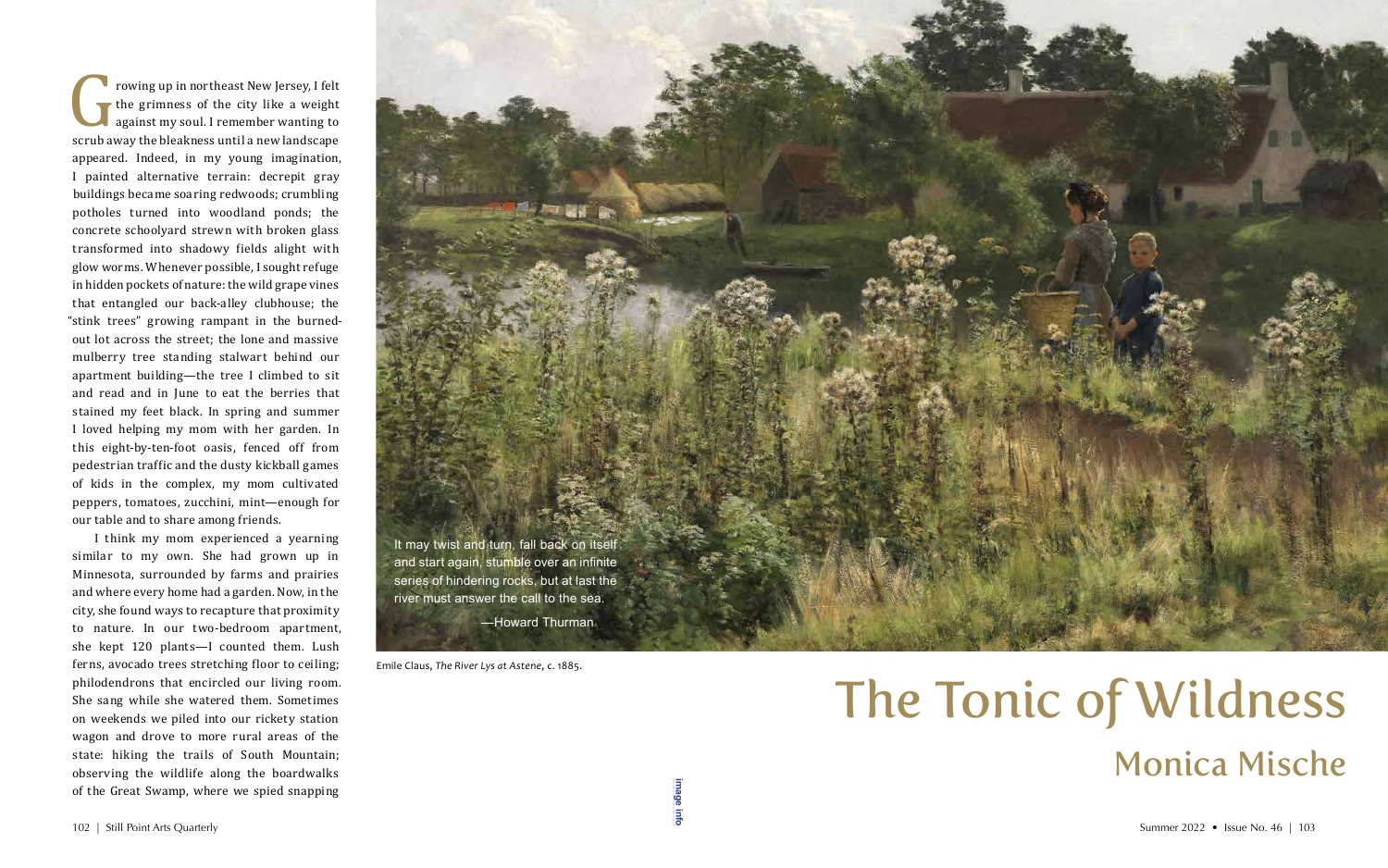turtles, spring peepers, even otters. Although exhilarating for me, these sojourns felt brief, and by nightfall we returned to our city blocks, which held their own kind of beauty but felt limiting all the same.

One of my favorite books was *My Side of the Mountain* by Jean Craighead George. It tells the story of young Sam Gribley, who runs away from his family's crowded Manhattan apartment to live alone in the Catskills, in the wilds of his grandfather's long-vanished farm. With only a flint and steel and the clothing on his back, Sam learns to survive in and forge a deep connection to the natural world. He builds a home inside an ancient hemlock tree and learns to trap rabbits, catch fish and turtles, smoke mussels, collect edible plants. He raises a peregrine falcon who becomes his constant companion. Like any good naturalist, Sam keeps a notebook. In it, he maps the landscape and records wildlife, pausing at times to express joy in the sheer beauty of his surroundings. Although he relishes his solitude, he enjoys occasional human visitors, including Bando, the wilderness-loving English professor who stays with him for a spell.

Sam's narrative parallels the writings of another nature lover who lived a century earlier in Concord, Massachusetts. Indeed, Bando calls Sam, Thoreau, in honor of the literary legend. In 1845, when Henry David Thoreau retreated into the woods, he went there, in part, to write. He was working on his first book, dedicated to his brother John, who, only three years prior, had died suddenly, painfully, from tetanus, as Thoreau held him in his arms. That book, *A Week on the Concord and Merrimack Rivers*, recounts a trip the two had taken. Outfitting their boat with melons and potatoes, they used the mast to hold up the canvas they slept under each night in differing spots along the shore. In darkness amid the pines and on board in the

I was new in school. Just months earlier, my family had uprooted and moved west to a town on the northern Mississippi. After 104 | Still Point Arts Quarterly Summer 2022 • Issue No. 46 | 105

mottled sunlight, passing fields and villages, woods and battlegrounds, navigating the many dips and widenings of the rivers, Thoreau took note, with his seer's eye, of his earthly and watery surroundings. He documents trumpet weed and soap wart, tortoises and cardinals, the many species of fish, including the indefatigable shad. Not just the sights, but the sounds of nature stirred his soul. Lying under the stars next to his brother, he was moved by the calls of foxes and owls, the baying of the hounds.

Nature, for Thoreau, held an illuminating power that was deeper, truer, farther reaching than the hypocritical doctrine of the churches with which he was familiar. Although humans destroy nature, nature preserves itself. And it can sustain us, even teach us, he believed, if we engage in simple, deliberate living. Six years after his boat trip, this vision still pulsated in Thoreau. It is what he would write about and what he would spend his days living out—in the woods near Walden Pond.

Like Sam Gribley, Thoreau, in his bold experiment, first secures the essentials of living. With borrowed tools he hews white pines to frame his tiny cabin. He digs a root cellar and plants a garden. In anticipation of winter, Thoreau chops wood and builds a chimney, reflecting, as he does so, on the beauty and utility of trees, their provision of fire unifying humans across centuries.

In these labors as in his woodland wanderings, Thoreau feels graced by transcendence. He experiences it while fishing on the pond in moonlight and in the boom and echo of spring ice thawing. Thoreau praises, too, what humans cannot see but of which nature offers glimpses: autumn loons plumbing the depths of Walden Pond; a lone hawk encircling the sky. "We need the tonic

of wildness," Thoreau propounds, and also its mystery.

When my eleventh-grade English teacher first read aloud from *Walden*, a shiver ran down my spine. As I had with Sam years earlier, I immediately recognized Thoreau as kin. After class, I shyly approached Mr. Miller and asked where I might read more. The next day, I found a book on my desk with a note: "Take it home. It's yours."

fifteen years of city streets, I now had nature at my door. Wholeheartedly, I embraced it. I explored the surrounding bluffs and lakes and biked for miles along the rolling river. Still, I felt a disconnect. Having experienced nature's absence and now her presence, I felt the gap more keenly, knowing so many were without.

In his 2013 Ted Talk, "A Guerilla Gardener in South Central LA," Ron Finley tells how he started growing fruits and vegetables in front of his home on the narrow strip of

 $\mathbf{z}$ 

**[image info](http://www.shantiarts.co/SPAQ/SPAQ46/files/SPAQ46_SUM22_DIGITAL_IMAGECREDITS.pdf)**



Claude Monet, *The Rose Bushes in the Garden at Montgeron*, 1876.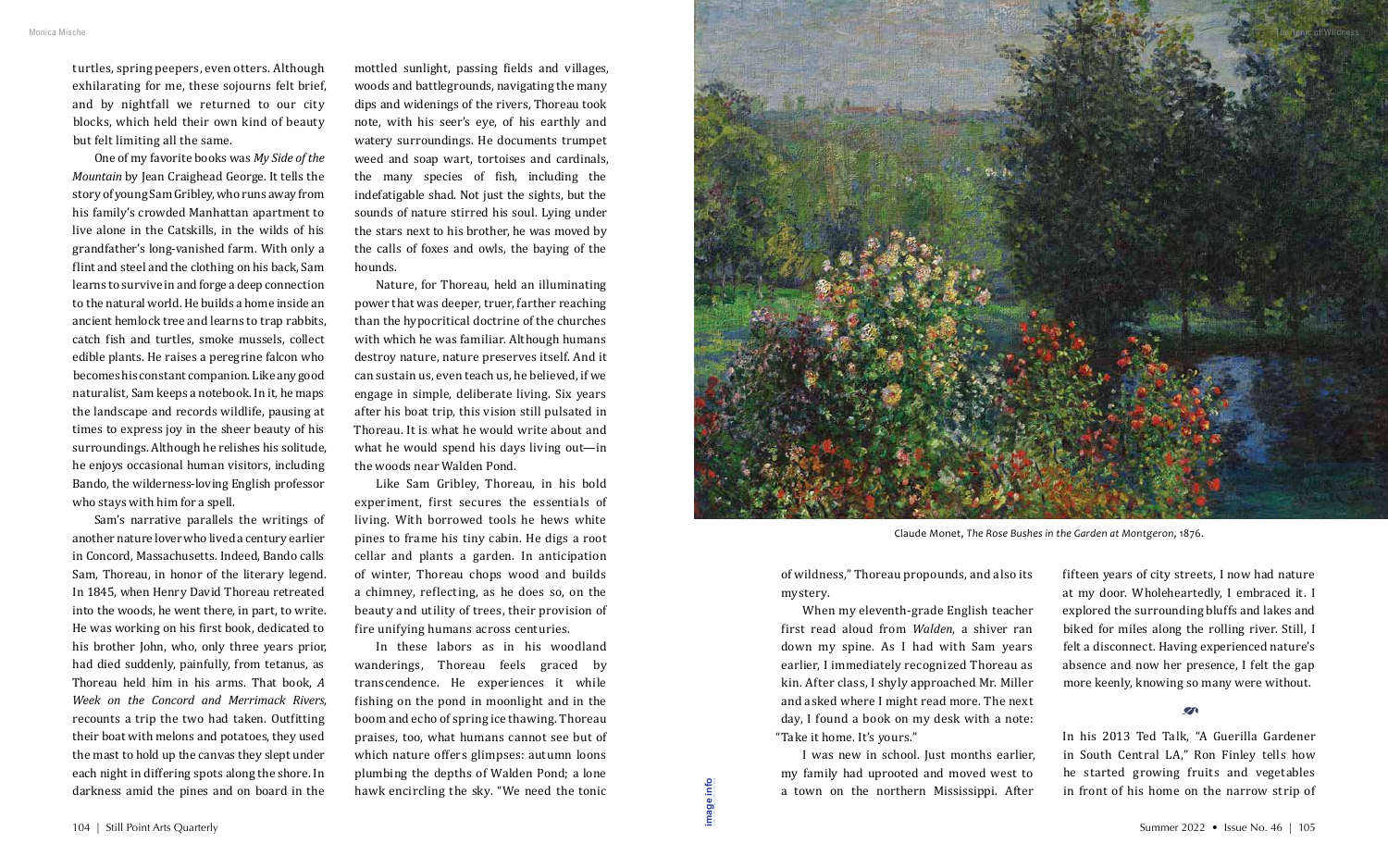dirt between the sidewalk and the street. Eager to spruce up the barren city landscape and conscious that many in his community suffered from poor nutrition, Finley opened his garden to all. Neighbors could pick tomatoes, green beans, sunflowers, and squash and bring them home to their families. They also enjoyed the lush beauty of the plantings. It turns out, though, that curbside plantings violated code; the city issued Finley a citation. Refusing to pay an unjust fine, Finley petitioned to change the law, and with that became a "reluctant activist." Since then, he has opened a training center in Compton, where he mentors aspiring gardeners and speaks to audiences worldwide.

Finley has been featured in countless media platforms, including Delila Vallot's documentary *Can You Dig This?*, a sweet and inspiring film that traces how four small gardens in South Central helped transform the lives of local residents. Vallot introduces us to Spicey, who, with a history of drug dealing, robbing, and incarceration, initially joined a church-sponsored community garden with the hope of growing marijuana. But by working the soil, dreams take root, and Spicey's mindset changes as do his choices. We also meet Kenya, long suffering from addiction and abuse. After losing her father at a young age, she found solace in the streets, but gardening helps her find healing. She calls her plot *Blessing* for the repose it brings her soul. There's spunky eight-year-old Quimonie. To show how individuals can change their environs, her father starts a project-wide garden, which Quimonie embraces with ebullience and aplomb. Finally, there's seventy-year-old Hosea, newly released after three decades in jail, he starts a garden in the backyard of his halfway house. Remembering

Thurman is perhaps best noted for *Jesus and the Disinherited* (1949), a beautiful book of interlocking lectures that profoundly 106 | Still Point Arts Quarterly Summer 2022 • Issue No. 46 | 107<br>106 | Still Point Arts Quarterly Summer 2022 • Issue No. 46 | 107

his youth in rural Arkansas, he views this little patch of green as a rebirth of freedom.

Interspersed among these stories is Finley, who appealingly, unapologetically, exhorts his viewers to make a change. When vacant city land is cultivated, he argues, the benefits are manifold. Urban gardening preserves natural resources. It provides affordable, healthy food for thousands lacking access. It also grants autonomy and freedom. Whereas, for decades many African Americans had disassociated themselves from the land (viewing soil as a bitter reminder of slavery), gardening reconnects them to essential elements of living. It also creates community, a "space for everyone to be as one." Ultimately, it is spiritual, teaching us that nothing ever dies. As gardeners, we become part of the divine creative process. "I planted my Eden," Finely reflects, "It turned out to be Paradise on the street."

 I'm struck by how, in Vallot's film, the emotional and spiritual sustenance these gardens provide prove even more transformative than the physical sustenance. Indeed, peace, hope, freedom, purpose, joy, connection—these are the balms that make our lives beautiful, meaningful, even bearable. However, for the urban poor, the natural spaces that can provide this balm woods, meadows, lakes, rivers, marshes, mountain, seas—are too often missing. This absence is not a superficial loss. When access to nature is restricted, it limits one's capacity for truly living. Today, Thoreau's woods seem open only to a few, those who, in the words of the great theologian Howard Thurman, have "their backs against the wall"; they are denied this tonic. They are exiled from Eden.

influenced leaders of the US civil rights movement. Therein, Thurman distinguishes between the Christian church, which had sanctioned slavery and perpetuates racial prejudice and division, and the religion of Jesus, which embodies Jesus's dream of a human community grounded in fellowship and mutual understanding. He identifies Jesus as an underprivileged man himself poor, Jewish, unprotected by the laws of Rome—and thus linked to all who suffer today from poverty and oppression. From a place of empathy, Jesus teaches his followers how to survive spiritually, emotionally, and culturally in the face of crushing external forces, counseling them not to give in to fear, deception, and hate but rather to push forward to unifying love.

In "Fear," the longest and, to me, the most moving chapter, Thurman illuminates how the disinherited fall prey to fear but also may overcome it. Originating in isolation and helplessness in the face of overt or covert threats of violence by a controlling group, fear becomes ingrained and deadens the soul. The antidote, Thurman argues, comes from feeling deeply loved, deeply cared for, most specifically and potently, in seeing oneself as a child of God. When experienced, this assurance carries tremendous power. It helps break down false internal barriers and opens up a sense of possibility, instilling confidence, even fearlessness, to follow a path of one's own becoming.

Thurman references several New Testament passages that inspire such assurance.

Władysław Podkowiński, *In the Garden*, 1892.